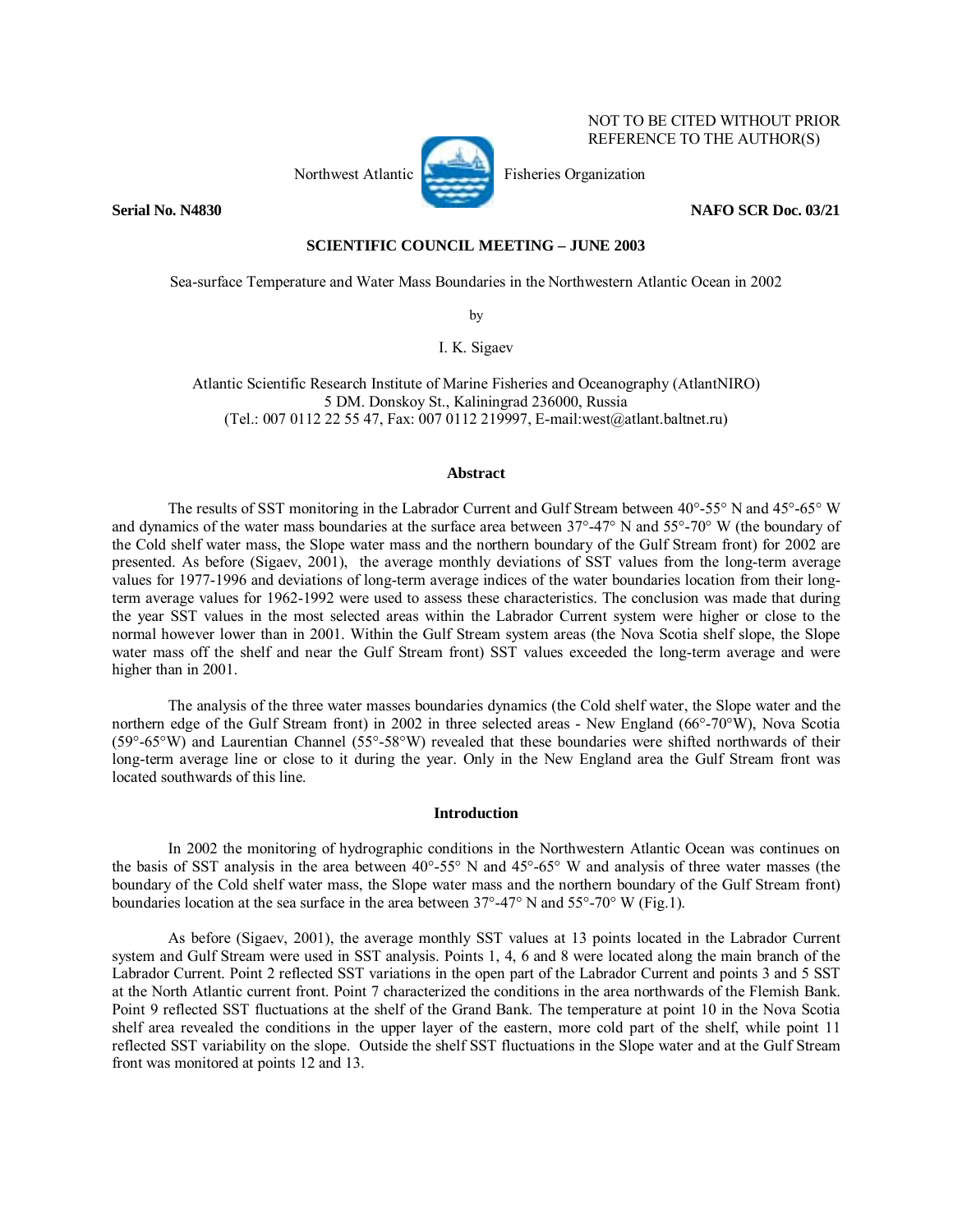Figure 1 shows also the long-term average location of three water masses boundaries in summer. Their latitudinal shift monitoring was carried out by three selected areas – New England (66°-70° W), "Nova Scotia" (59°-65° W.) and "Laurentian Channel" (55°-58° W). It is assumed that the scheme presented allows to assess SST background variations within certain limits and the advection of cold and warm waters transported by the main flows into the shelf, and could become a supplement to the environment conditions monitoring in this area.

### **Material and Methods**

As before the average monthly SST values at above said 13 points were used in SST analysis. SST values at these points were obtained by means of interpolation of values in crossings of 2x2 degree grid from the monthly SST tabulagrams, provided by Roshydrometeocenter (Moscow). SST deviations from the normal by the points selected and by months were estimated, as previously, on the basis of the average values for 1977-1996.

In analysis of seasonal and interannual variability of three water masses boundaries location in NWA we used the latitudinal fluctuations of the latter at the sea surface, while these indices were obtained either from the facsimile maps with water masses boundaries ("Ocean features analysis") or from SST ("Sea SFC temperature analysis"), issued by the Canadian meteocenter HALIFAX. The distance in tens miles between 37°N and a point of interception of any boundary and every whole meridian was assumed to be an index of this boundary location. Average monthly indices were estimated by means of averaging their values for 8-9 periods during a month. Boundary location indices deviation was made on the basis of average values for 1962-1992.

#### *Sea-surface temperature*

Figure 2 shows SST annual trend at point 2 located in the adjacent area of the Labrador Sea and in points 3 and 5 in the North Atlantic Current. As is seen from the plots, SST anomalies in January-April in the Labrador Sea exceeded the long-term average level by 1°-3°C, while in some months it was higher than in 2001. In May-October SST reduced to the level close to the long-term average level and was lower than in 2001.

In the North Atlantic Current SST annual trend at points 3 and 5 was of unstable and undulatory pattern with sharp fluctuations during a year approaching 2-3<sup>o</sup>C in amplitude. SST values there mostly exceeded the longterm average values, however, they were lower than in 2001.

At points 1, 4, 6, located in the Labrador Current (Fig. 3) SST fluctuations were similar and also of undulatory pattern with the maximum amplitude of 3°С. SST values there in most cases exceeded the long-term average values or were close to them, however, they were lower than in 2001.

At the north-eastern slope of the Grand Bank (point 8) and northwards of the Flemish Cape Bank (point 7) SST fluctuations were of similar pattern (Fig. 4). Their annual trend includes two periods of SST reduction and two periods of SST increase with maxima in January-February and August and minima in June and October-November. As is seen from the figure, during most months SST values were either higher than long-term average or close to them, however lower than in 2001. On the Bank (point 9) the annual trend of SST in 2002 and 2001 were almost similar both in fluctuation pattern and in value, except of November and December. In 2001 during these months a sharp increase of SST by 1.5°-4°С above the long-term average values was observed, while in 2002 SST values in November were by 1.5°С higher than the normal values and in December slightly exceeded the norm.

Figure 5 shows the annual trend of SST at the self of Nova Scotia and adjacent waters of the open sea. In the eastern part of the shelf (point 10) SST fluctuations were of the wave-like shape with temperature reduction from January to May, temperature rising from May to August and the next reduction from August to November. The pattern of SST trend in 2002 was similar to that in 2001, however differed in value. In winter-autumn season 2002 SST values there were slightly higher, while in summer-autumn these were significantly lower than in 2001, however during the most part of the year SST anomalies were positive.

On the shelf slope (point 11) SST values were higher than the norm and mostly higher than in 2001 during all months, except for April.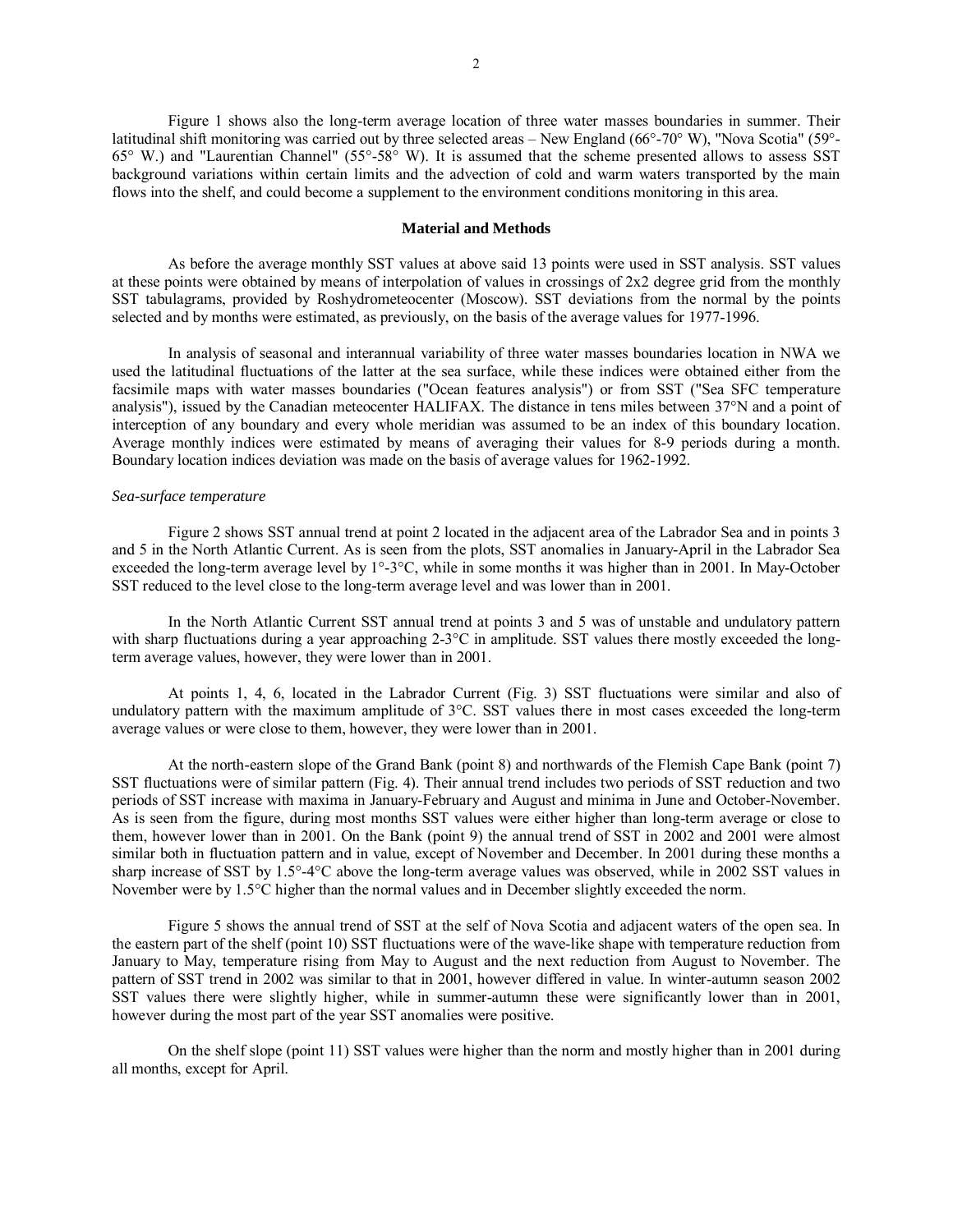In the open sea in the Slope water mass (point 12) SST values were either higher than the norm or close to it during all months except for March, when the negative anomaly did not reach - 1°С. As compared to 2001 the intra-annual trend of SST in 2002 occurred opposite to the latter from January to April, while further the trend was similar. The most positive SST anomalies were observed in August and October and were probably related to warm rings formation in this area.

Like in the Slope water mass, at the Gulf Stream front (point13) SST values exceeded long-term average values during all months, except for July, and revealed the trend to increase from January to March, and further the trend to reduction up to July and sustainable increase to the end of the year. In 2002 the monthly mean SST values were either higher or close to SST in 2001. As is seen from Fig. 5, the highest positive anomaly (above 2°С) was observed in March.

Summarizing the peculiarities of the sea surface temperature front in 2002, it is possible to note the following feature. In the Labrador Sea, the Labrador Current, on the Labrador and Newfoundland shelves and the eastern shelf of Nova Scotia SST values were in general lower than in 2001, however close to the long-term norm and in many cases were below the norm. At the same time at the slope of the Scotian shelf, in the Slope water mass of the open sea and at the Gulf Stream front SST values increased as compared to 2001 and to the norm.

#### *Water masses boundaries at the surface*

The Cold shelf water boundaries shifting at the surface during the year depends mainly on the cold water transport by the Labrador Current and overlapped seasonal warming cycle. Figure 6 presents this boundary shifts in 2001 and 2002 in three grounds. As is seen from the figure, during these years the boundary of the Cold shelf water in most cases was either shifted northwards of the average long-term location or close to the latter. In 2001 the boundary shifts revealed the pronounced wave-like pattern as compared to the more smooth pattern in 2002. If the boundary oscillation amplitude reached 160 miles in 2001, in 2002 the latter did not exceed 80 miles. During 5-6 months in 2002 the boundary was located more southwards than in 2001 evidencing more active water transport by the Labrador Current in 2002.

 The boundary of the Slope water mass being modified Gulf Stream water, is likely to depend on the cold water transport from the north including that outside the shelf, on the one hand, and the extent of Gulf Stream meandring and eddy-formation, on the other hand. As far as the northern boundary of the Slope water mass in the upper layer is adjoining directly to the Shelf surface water mass forming under the impact of the local hydrologicalmeteorological conditions, the boundary location depends also on the extent of these water masses distribution in the open sea. The Slope water boundary in 2002 was mostly located northwards of the long-term average line or close to it in all three areas (Fig. 7). As compared to 2001 in the area of "New England" this boundary was located more southwards from January to July, while in the areas of "Nova Scotia" and "Laurentian Channel" the boundary often occupied a more northward location. The most shift to the north (20-60 miles) as compared to 2001 was observed in the area of "Nova Scotia" in March-June with the maximum shift in June. Two more peculiarities of the Slope water boundary dynamics in 2002 should be noted that: the higher amplitude of the boundary oscillations and a more frequent change of shifts direction as compared to 2001.

The northern boundary of the Gulf Stream front in "New England" area during January -August was located more southwards of the average long-term line, while in September-December the boundary was shifted slightly northwards of the latter (Fig. 8). In January-May the front was located more southwards, while in June-October – more northwards as compared to 2001. In "Nova Scotia" area the front boundary occupied the location close to the average long-term line from January to August, and further it shifted significantly northwards. In February-May it was located considerably more southwards, while in September and October – much more northwards than in 2001. In "Laurentian Channel" area the northern boundary of the Gulf Stream front was mainly close to the long-term average line and to the boundary location in 2001. Therefore, it can be assumed that in 2002 the trend appeared towards the boundary shift to the south in winter-spring and to the north in summer-autumn as compared to 2001. This trend is especially evident in "New England" and "Nova Scotia" areas.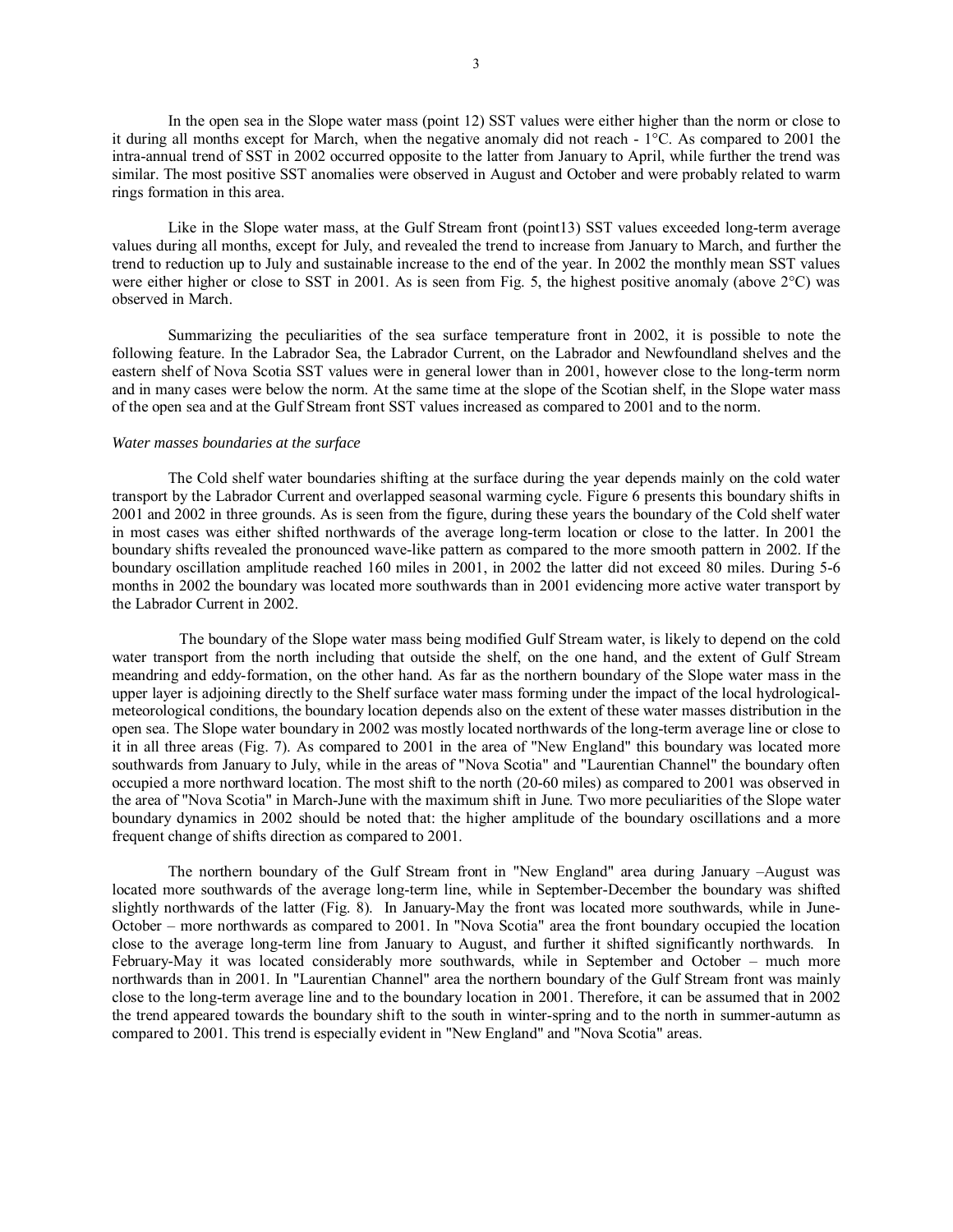### **Conclusion**

On the basis of the above mentioned intra-annual trend of SST anomalies it seems possible to conclude that in 2002 the process of SST decrease continued in the Labrador Current system, while in the Gulf Stream system on the contrary the surface temperature increase was observed.

 Analysis of the water boundaries dynamics showed that in 2002 the boundary of the Cold shelf water mass occupied generally the position similar to the long-term average, however it often shifted further southwards than in 2001. The boundary of the Slope water mass in the "New England" area was located slightly more southwards than in 2001, however, it was mostly shifted northwards in two other areas evidencing the strengthening of the warm Slope water advection on the Nova Scotia shelf. On this basis it can be assumed that in 2002 the strengthening of cold Labrador water transport occurred simultaneously with the strengthening of warm slope water advection on the shelf evidenced by SST analysis. Unlike two other boundaries, the fluctuation amplitude of the northern edge of the Gulf Stream in 2002 was lower than in 2001, while the boundary itself was located close to the long-term average line, or southwards of it.

#### **Acknowledges**

The author thanks Elena A.Varakina for her laborious work with SST maps and her assistance in statistic processing the original data on the water masses boundaries location.

#### **References**

Sigaev I.K., 2001. Sea-surface Temperature and Water Boundaries in the Northwest Atlantic in 2000. NAFO SCR doc. 01/83, Serial No. N4 470, 12 p.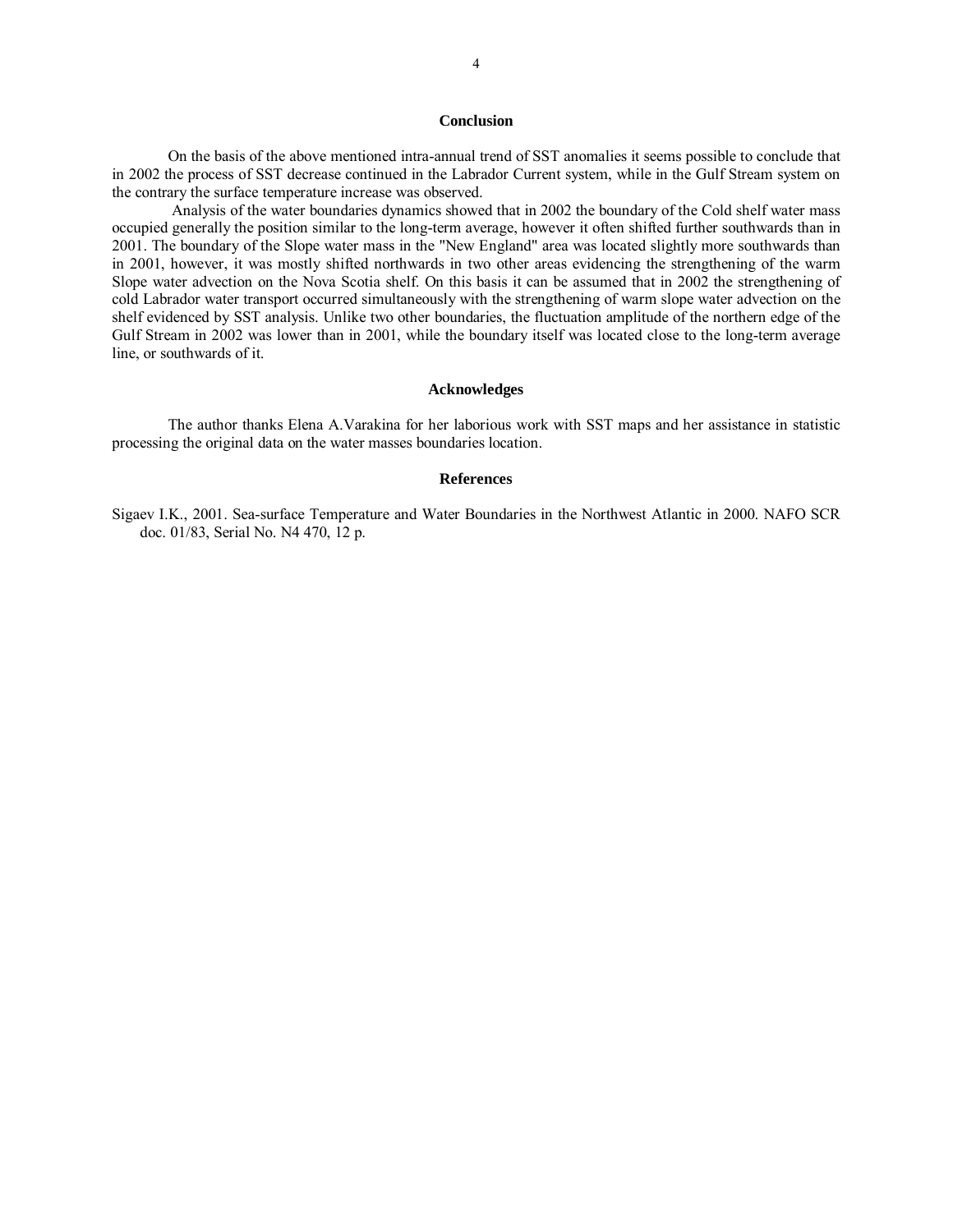

Fig.1. Map of points of SST monitoring and average location of water masse boundaries in the Labrador Current area and Gulf Stream in summer (CSH - Cold Shelf water, SH - Warm Shelf water, SL - Slope water).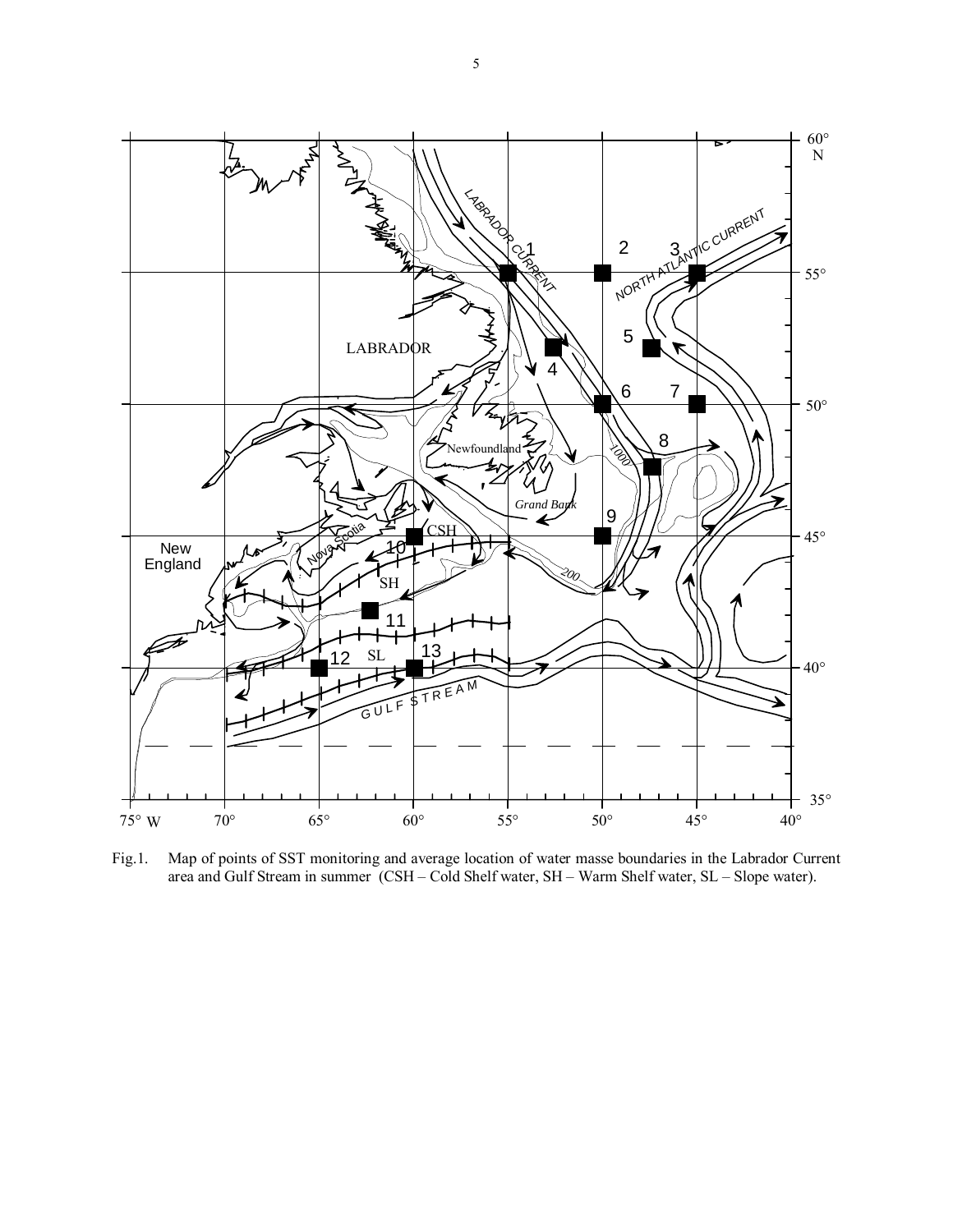



Fig.2. SST anomalies in the open Labrador Sea (point 2) and the North Atlantic Current (points 3, 5) in 2001 and 2002.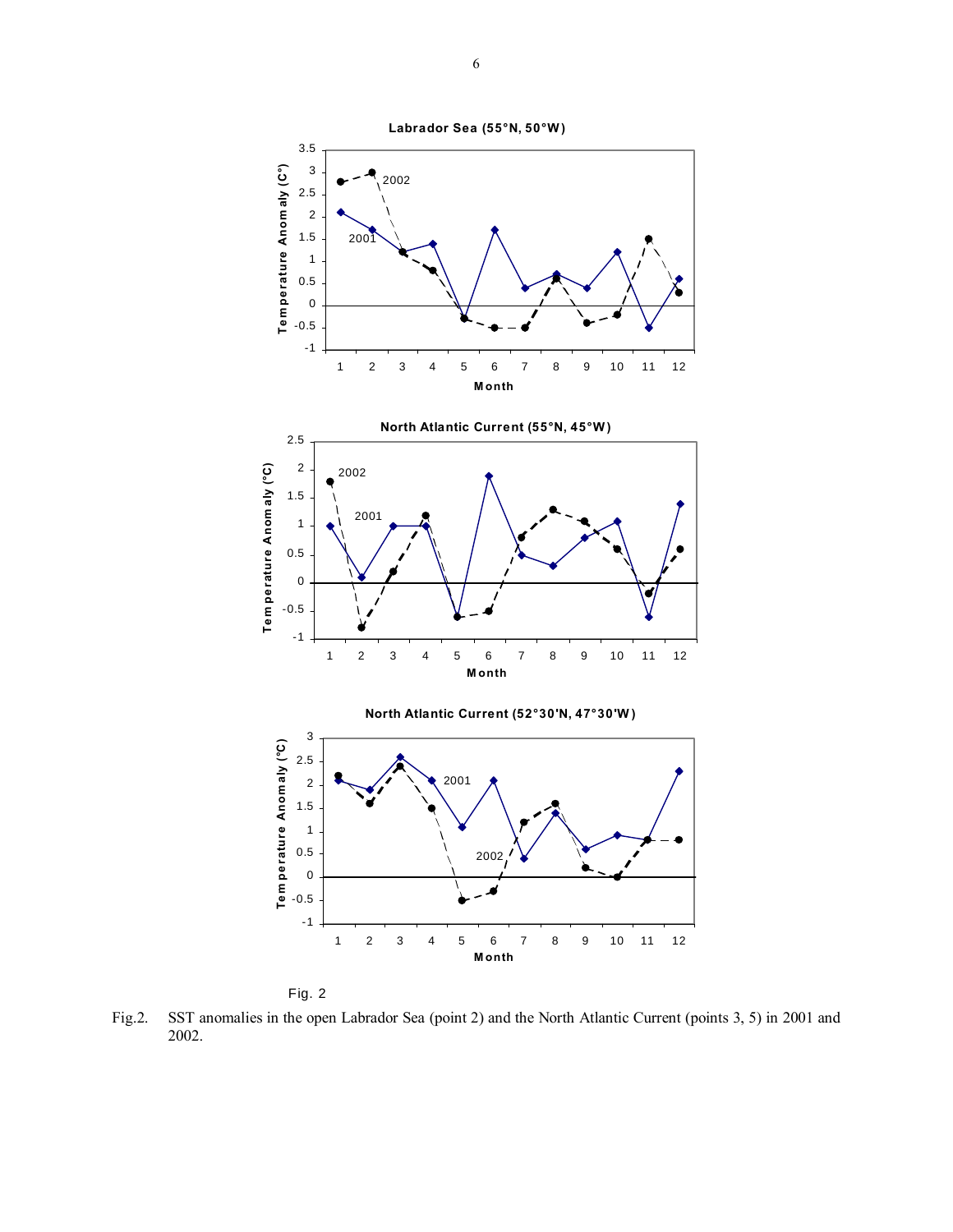





Fig.3. SST anomalies in the off shore flow of the Labrador Current (points 1, 4, 6) in 2001 and 2002.

7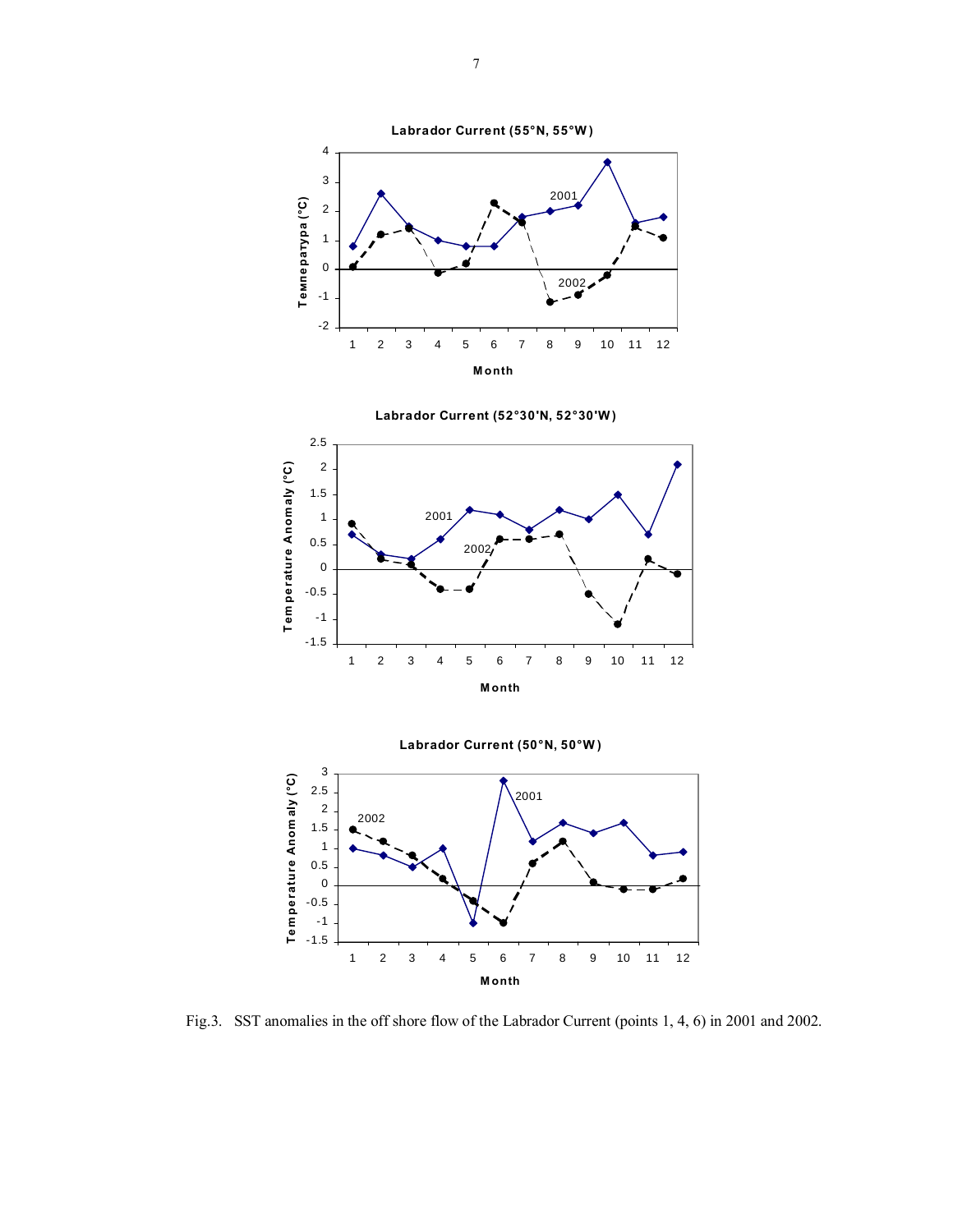



1 2 3 4 5 6 7 8 9 10 11 12 **Month**

2002

-2 -1 0 1

8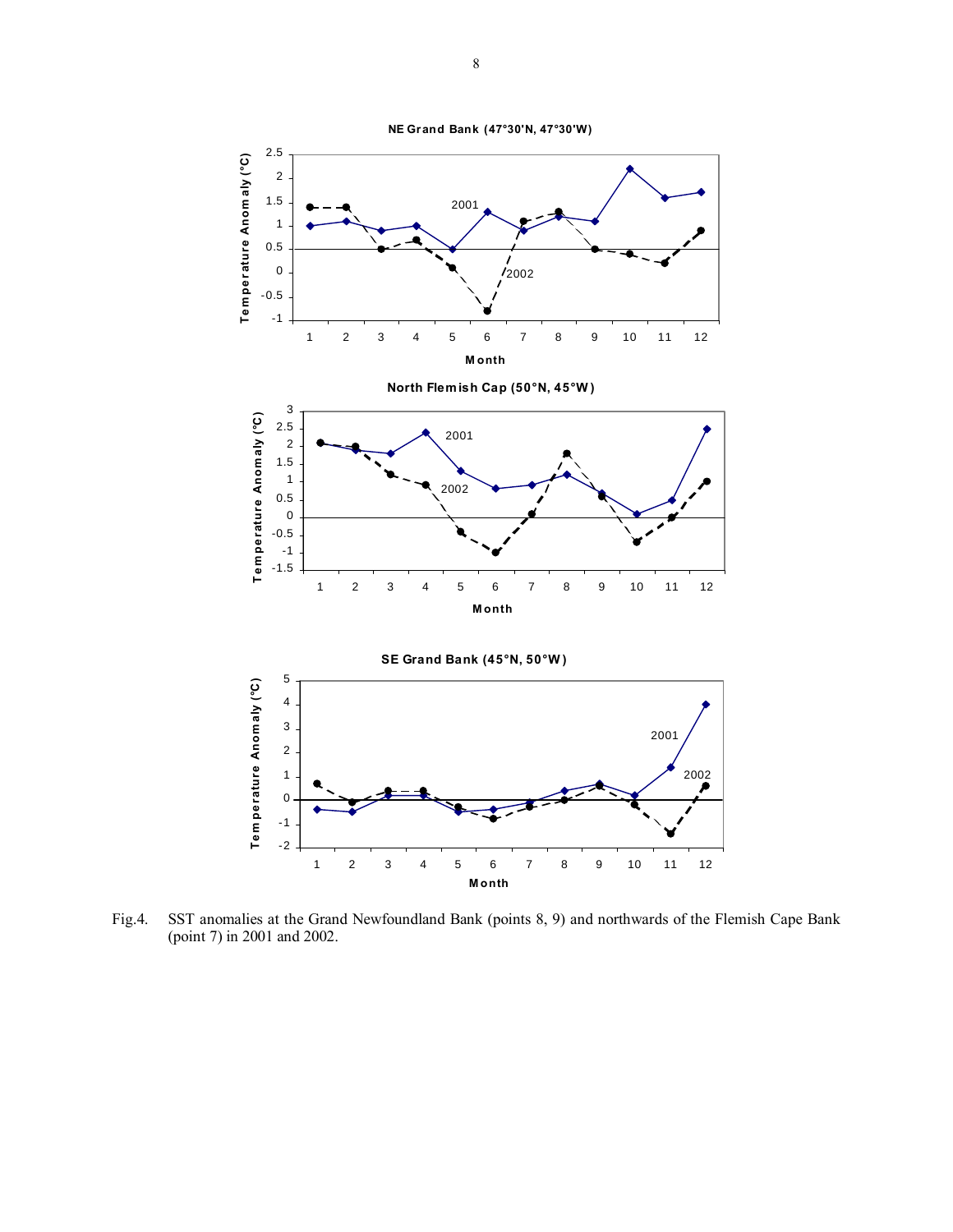

Fig.5. SST anomalies on the shelf of Nova Scotia (points 10-11), in the Slope water (point 12) in Gulf Stream (point 13) in 2001 and 2002.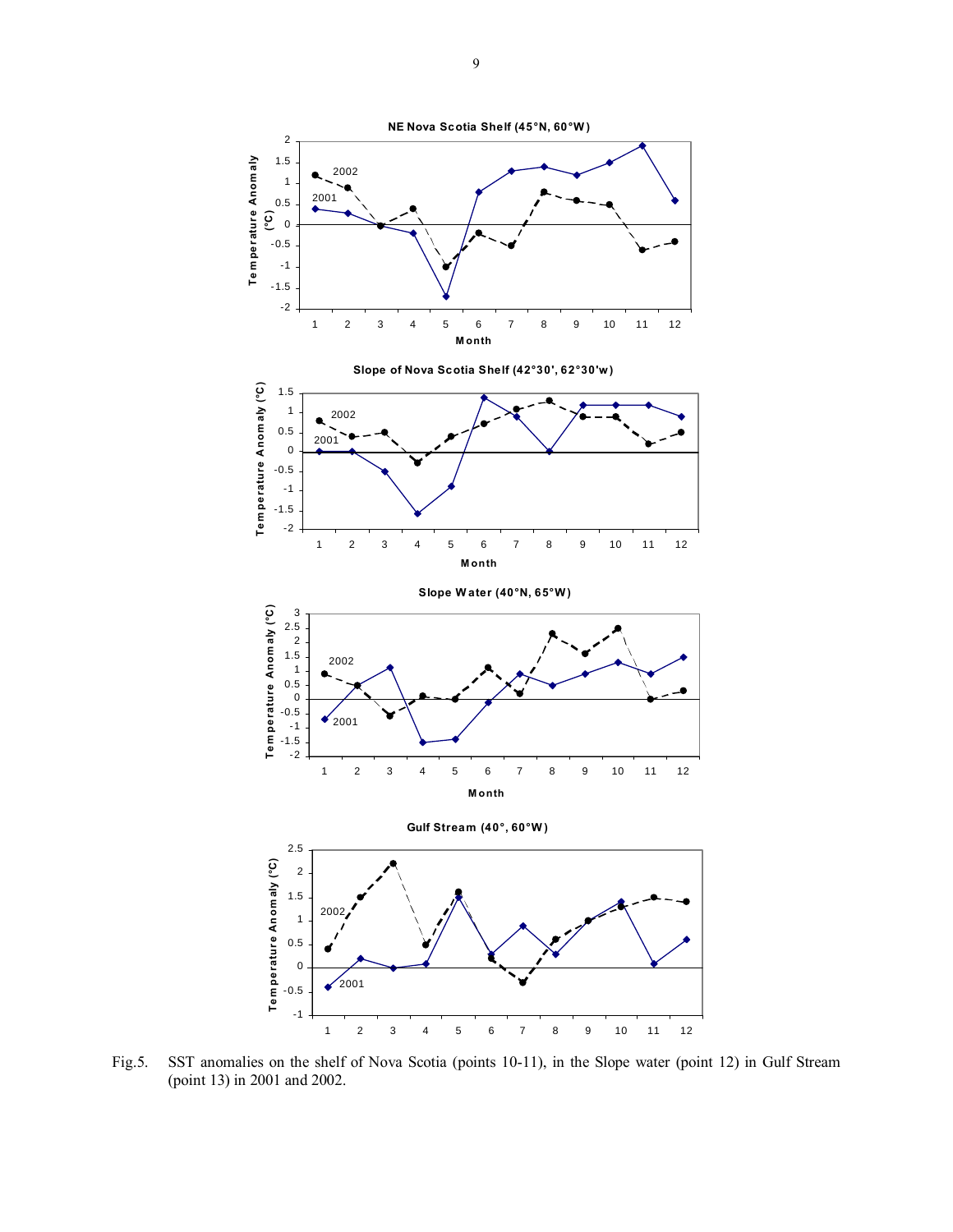

**Nova Scotia (65° - 59°W )** 8 6 2001 4 Miles  $x (-)10$ **M ile s x (-)10** 2 0  $2002$ -2 -4 -6 1 2 3 4 5 6 7 8 9 10 11 12 **Month**



Fig.6. Anomalies of the Cold shelf water boundary location indices in 2001 and 2002.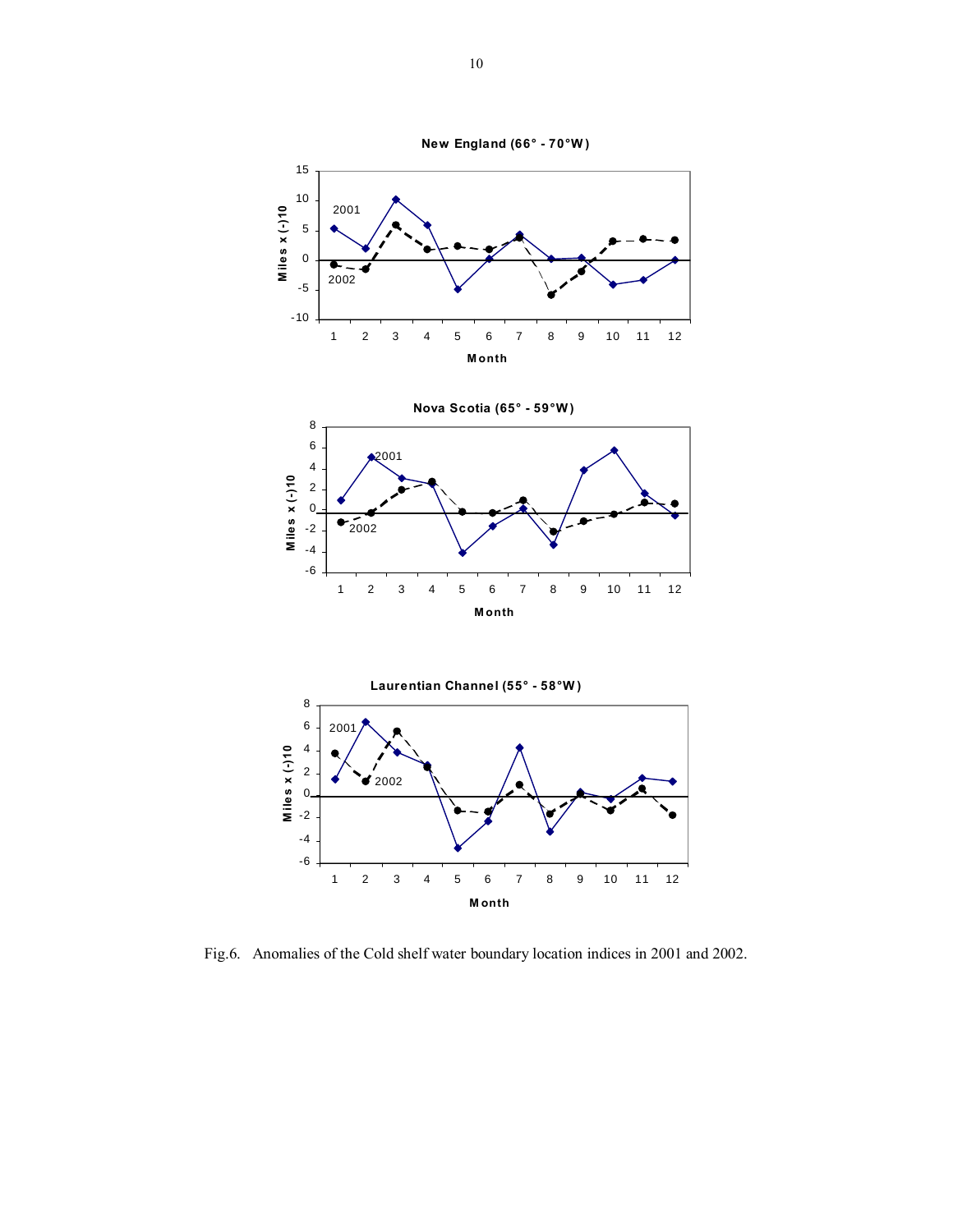

Fig.7. Anomalies of the Slope water boundary location indices in 2001 and 2002.

**Month**